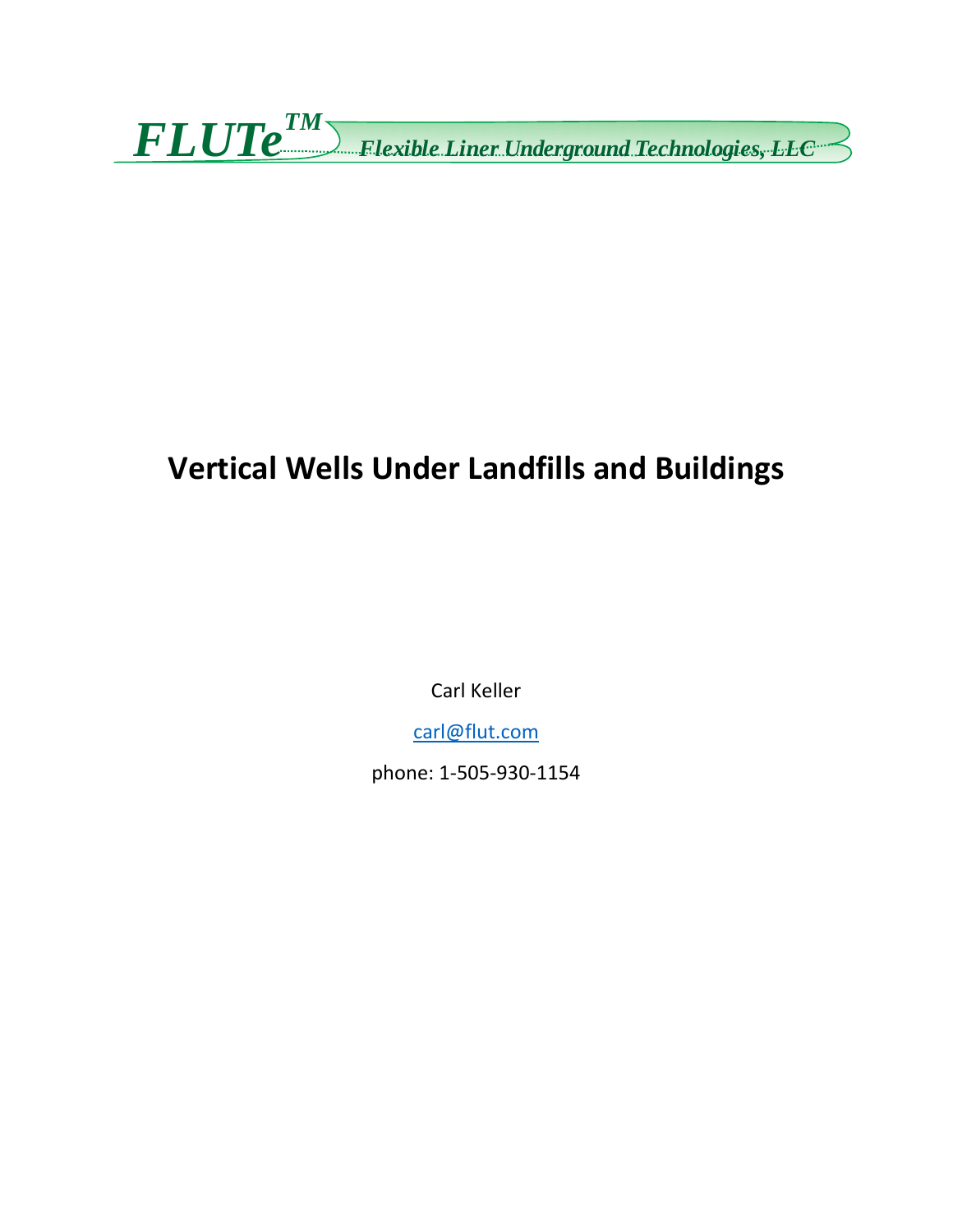## **Vertical Wells Under Landfills and Buildings**

#### **Purpose**

This short paper is a description of the installation of Water FLUTe systems beneath landfills and buildings for monitoring purposes. This particular technique requires that the horizontal passages be constructed prior to the construction of the building or landfill above the monitoring wells. This technique is only especially useful if the passages are sufficiently long to prohibit the installation of pumping or head measurement systems by other means and the advantages of the Water FLUTe design are not preferred. However, for low flow formations, this is expected to be the preferred method.

#### **The Water FLUTe design**

Figure 1 shows a horizontal passage with a Water FLUTe system in place. The horizontal portion is a pipe of 4 inches or more in diameter and the vertical well portion can be cased or uncased as the situation requires. If cased, the vertical casing contains screens at several elevations for sample collection. However, the annulus between the casing and hole wall must be sealed between the screened intervals much like an ordinary cased screened well.

The FLUTe installation has several advantages:

- 1. The liner can be installed by propagation of the liner by eversion through the horizontal or sloped sections and through various turns in sweep elbows.
- 2. The liner contains all of the water in the well volume inside the liner, so that water does not need to be purged.
- 3. The sampling system can fill very slowly into the PVDF tubing system without concern of loss of contaminants or aeration as is the case for a slowly filling open casing or other kinds of tubing (e.g., LDPE).
- 4. The system is removable for repair or replacement.
- 5. The system allows sample collection and head measurements at several elevations in an open borehole while the entire hole is sealed by the liner.
- 6. Vadose pore gas sampling intervals can be included in the Water FLUTe system.

## Fig. 1. Typical path beneath landfill/building



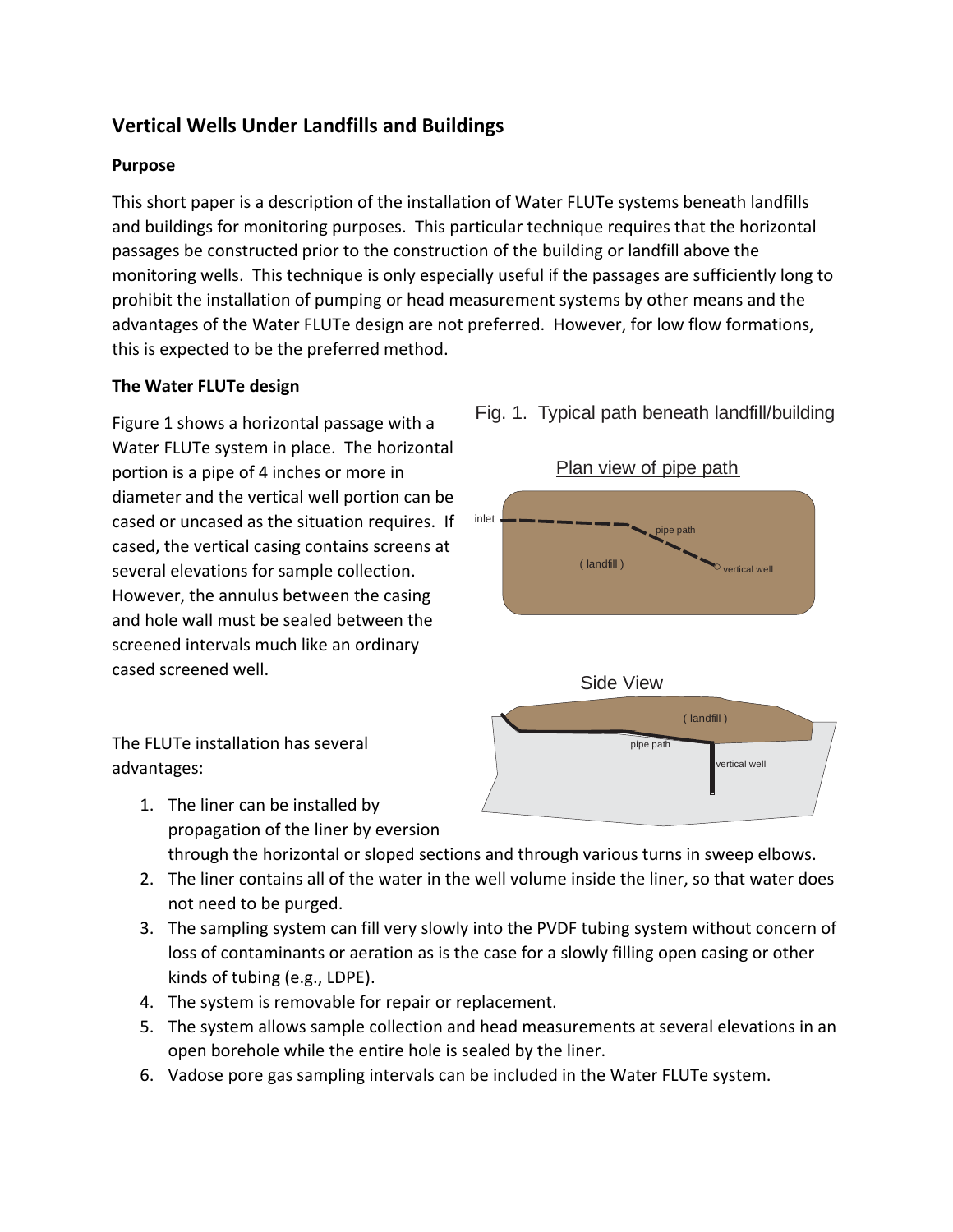This basic design has been installed in numerous wells beneath a Lowe's hardware store in NJ to allow sampling and water table measurements in preexisting wells. Multi-level sampling has not been done beneath buildings or landfills, but is well within the capability of the FLUTe systems. All vertical installations of Water FLUTe systems include multi-level sampling intervals.

There are certain issues associated with this kind of installation. They are:

- 1. Is the driving head in the liner sufficient for propagating through the horizontal, sloped and vertical sections of the path (e.g., how many turns are allowed)?
- 2. How is the air trapped ahead of the everting liner to be removed so as to not stop the liner propagation?
- 3. How is the water beneath the liner to be removed if the flow in the formation is too slow to allow it to be displaced by the liner.
- 4. How can the head at each elevation be measured if one can not simply lower an electric water level meter down the pump tube as in the usual Water FLUTe installation?
- 5. How does one address the situation of extremely slow recharge rates from the formation?
- 6. Will the sampling system components withstand the contamination expected?
- 7. Will the liner be degraded by the leachate that may be encountered? If so, what is the recourse for liner damage?
- 8. What are the disadvantages of vadose sampling intervals or water sampling intervals in the horizontal sections of the piping?
- 9. Will the piping be strong enough to withstand the landfill load?

These questions are addressed hereafter.

The pipe trajectory of Fig. 1 was calculated with a FLUTe model which predicts the driving head/pressure needed to drive a liner into place through a tortuous passage made up of straight sections and elbows. The trajectory defined for this calculation was a section of 20 ft at 45 degrees downward, then horizontal for 100ft, a 45 degree turn to the right, sloped

downward at 10 degrees for 100 ft, then turning into a vertical well for 50 ft. The path is shown in side view in Figure 2.

The driving pressure required as a function of length along the pipe is shown in Fig. 3. At each turn, the friction increases abruptly. In the downward slope, gravity eases the driving pressure needed. The  $\frac{90}{90}$ 

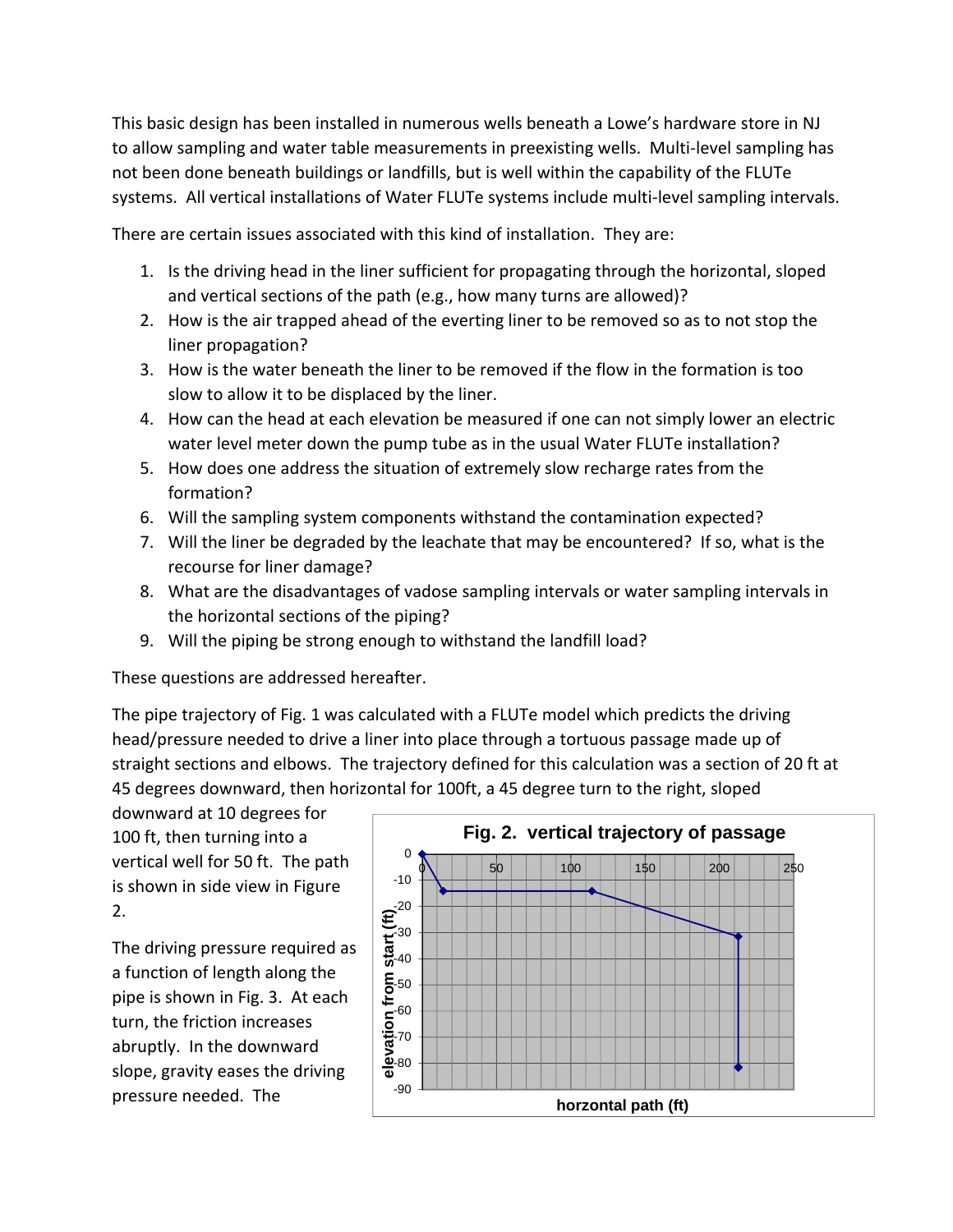conditions of this calculation were: Tubing bundle weight of 1 lb/ft, a friction coefficient of 0.3, a liner length of 270 ft with liner friction coefficient of 0.3, liner weight of 0.2 lb/ft. and minimum eversion pressure of 0.5 psi. The liner is 6 inches in diameter. If the liner and piping was of only 4 inch diameter, the peak driving pressure would be 12.2 psi instead of 5.7 psi at 223 ft. This model can address any passage of various pipe diameters, lengths, angles of turn, and upward or downward slope. It accounts for the varying fraction of the tubing bundle in the borehole with the liner propagation. The model includes friction, gravity, and drag in each turn. Tubing buoyancy is also included, but not tubing stiffness effect on drag. In that respect, this is

a minimum driving pressure. Temperature can have a significant effect on the tubing stiffness.

Regarding the issues listed, the first is addressed by the model just described. It may be necessary to erect a scaffold at the entrance to provide



sufficient driving pressure for the liner installation. The use of warm water can reduce the effect of liner and tubing stiffness in cold weather.

The second issue, air or water trapped ahead of the liner requires a tube to be emplaced with the liner, or prior to the liner installation, to remove any air or water trapped ahead of the liner. That is part of the liner design.

The water table at each port can be obtained in several ways: 1) if the water table is less than 20 ft below the liner wellhead, a well measured vacuum can be applied to each sampling tube to bring the water to the surface, allowing a calculation of the water table depth. 2) Otherwise, a transducer can be emplaced in the system for each port to measure the head at each port. There are several pressure measurement designs available including the FLUTe ACT system. 3) A third less precise method is to use the known tubing geometry for a calculation of the water table from the volume of sample water produced with a stroke of the pump system.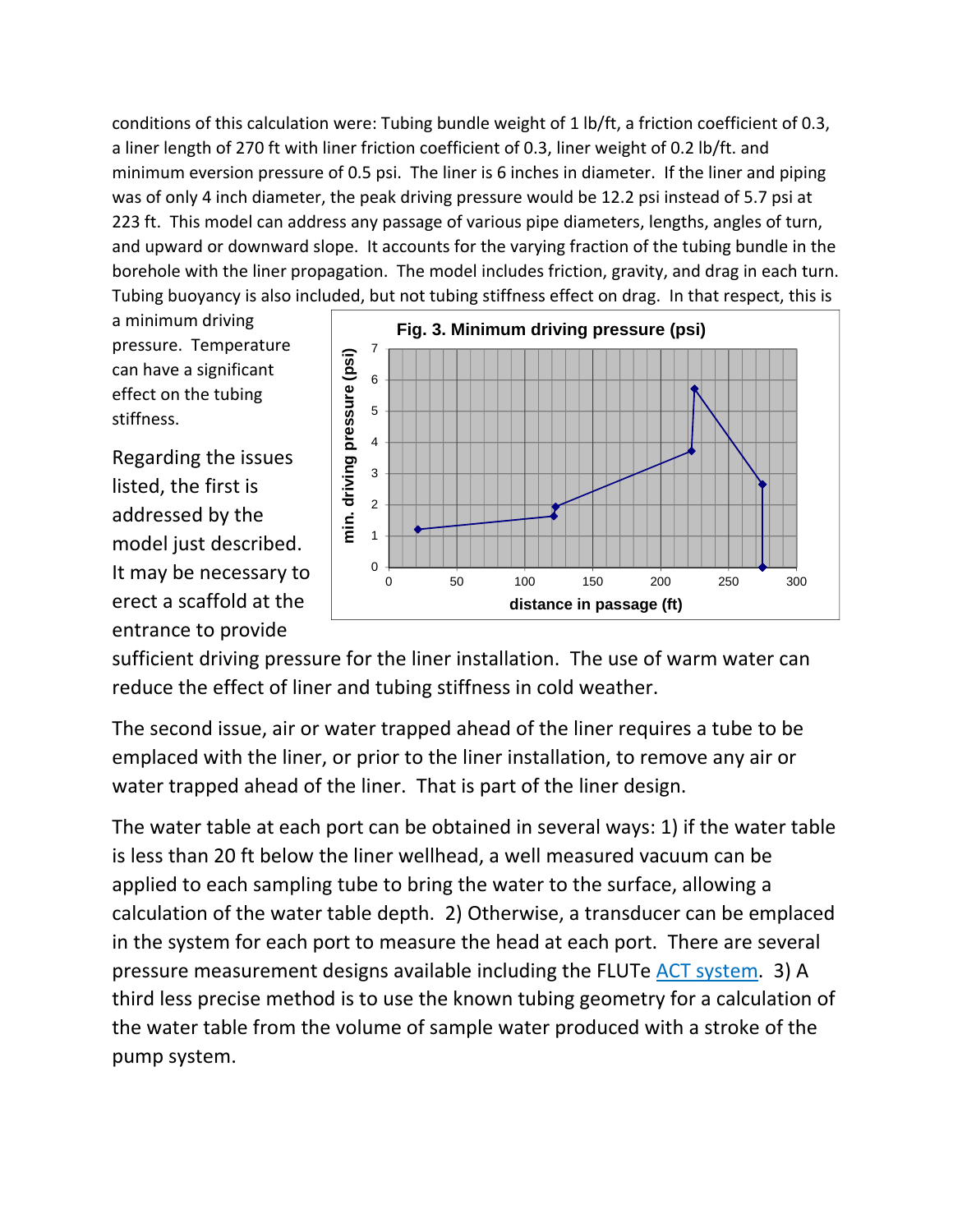Extremely slow recharge rates are less concern in the Water FLUTe system because the tubing is all polyvinyldene fluoride (PVDF) which has a very low reactivity with the sample water. It is similar to PTFE (Teflon). If desired, the hardware of the sampling system can be stainless steel instead of the standard brass, Teflon and stainless steel. It is not uncommon to wait a day between the purging of the system and the sample collection.

It is not known what the leachate may contain, so it is not possible to assess the potential damage to the liner. If that is a concern, the liner can be cast full of a grout so that destruction of the thin liner is not a concern. However, there can be pH effects of a grout filled liner, albeit probably less than a grouted casing with grout in the formation.

Vadose gas sampling ports can be included in the liner system. However, it should be considered whether those screened intervals in the casing may be flooded and what effect that may have on the liner relative to the liner interior pressure which provides the liner seal. In piping, the liner can be sized to fit nearly perfectly in the pipe, so the interior pressure need not be very high above the exterior formation pressure.

The piping used must be of sufficient strength and well supported in a strong granular material (e.g., angular sand) to withstand the vertical landfill load. That should be a significant feature of the engineering design of the landfill. Slope stability is also important if the bed is not horizontal

### **Conclusion**

The ability of the everting flexible liner to traverse crooked piping paths and the ability to carry instrumentation into such passages is a unique capability. Also, the fact that there is no need to purge the borehole water because it is entirely inside the liner increases the advantage of the Water FLUTe system, especially in low flow formations. The only indefinite feature of the method is the question of damage to the liner from potential leachate composition. Because the system is removable, and the system can be cast full of grout using the tubing normally emplaced in the tubing bundle, that may not be a serious concern.

Prior experience with this geometry in much smaller diameter piping than 6 inch adds to our confidence in this approach to landfill monitoring. However, there